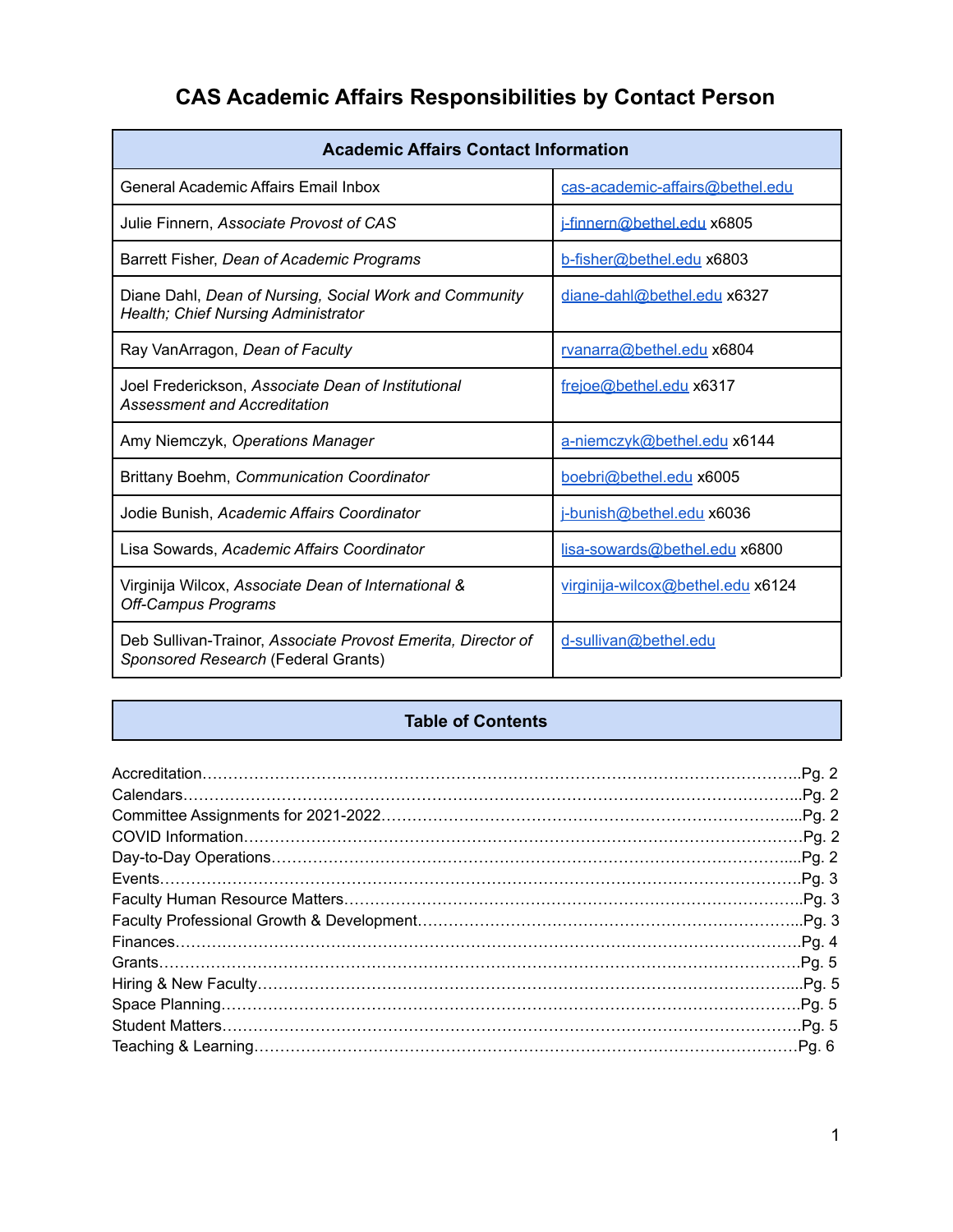| <b>Academic Affairs Roles &amp; Responsibilities</b>                                                                   |                                                                                                                                                                                                                                 |                                                                |  |
|------------------------------------------------------------------------------------------------------------------------|---------------------------------------------------------------------------------------------------------------------------------------------------------------------------------------------------------------------------------|----------------------------------------------------------------|--|
| <b>Area of Responsibility</b>                                                                                          | <b>Person to Contact</b>                                                                                                                                                                                                        | <b>Other Information</b>                                       |  |
|                                                                                                                        | <b>Accreditation</b>                                                                                                                                                                                                            |                                                                |  |
| <b>Charter Schools</b>                                                                                                 | Diane Dahl                                                                                                                                                                                                                      | <b>Charter School Authorizing</b>                              |  |
| College in the Schools/NACEP<br>Accreditation                                                                          | Julie Finnern                                                                                                                                                                                                                   |                                                                |  |
| MOHE/HLC Accreditation                                                                                                 | Joel Frederickson                                                                                                                                                                                                               |                                                                |  |
| Specialized Program<br><b>Accreditation Consultation</b>                                                               | Diane Dahl                                                                                                                                                                                                                      | <b>Accreditation Information</b>                               |  |
|                                                                                                                        | <b>Calendars</b>                                                                                                                                                                                                                |                                                                |  |
| AA Conference Room                                                                                                     | Lisa Sowards                                                                                                                                                                                                                    | <b>Reserve the AA Conf Room</b>                                |  |
| Academic Calendar                                                                                                      | Julie Finnern and Lisa Sowards                                                                                                                                                                                                  | Quick Reference 2021-2022<br>Calendar                          |  |
| <b>Scheduling Meetings:</b>                                                                                            | · Julie Finnern's calendar: Lisa<br>Sowards<br>• Diane Dahl's calendar: Tanya<br>Larson (t-larson@bethel.edu<br>x6919)<br>• Barrett Fisher's calendar:<br><b>Brittany Boehm</b><br>· Ray VanArragon's calendar:<br>Jodie Bunish |                                                                |  |
| <b>Committee Assignments for 2021-2022 - Includes Deans' Participation</b>                                             |                                                                                                                                                                                                                                 |                                                                |  |
| <b>Communication</b>                                                                                                   |                                                                                                                                                                                                                                 |                                                                |  |
| <b>Academic Affairs Website</b>                                                                                        | <b>Brittany Boehm</b>                                                                                                                                                                                                           | <b>Academic Affairs website</b>                                |  |
| Department Chair<br>Information/Updates                                                                                | <b>Brittany Boehm</b>                                                                                                                                                                                                           | <b>Academic Affairs Department</b><br><b>Chair Website</b>     |  |
| Marketing and Communications<br>Liaison                                                                                | <b>Brittany Boehm</b>                                                                                                                                                                                                           |                                                                |  |
| <b>COVID Information</b>                                                                                               |                                                                                                                                                                                                                                 |                                                                |  |
| The COVID-10 Response webpage provides general information.<br>Associate Provost updates are posted on the AA webpage. |                                                                                                                                                                                                                                 | <b>General Bethel Information</b><br><b>Updates from Julie</b> |  |
| <b>Day-to-Day Operations</b>                                                                                           |                                                                                                                                                                                                                                 |                                                                |  |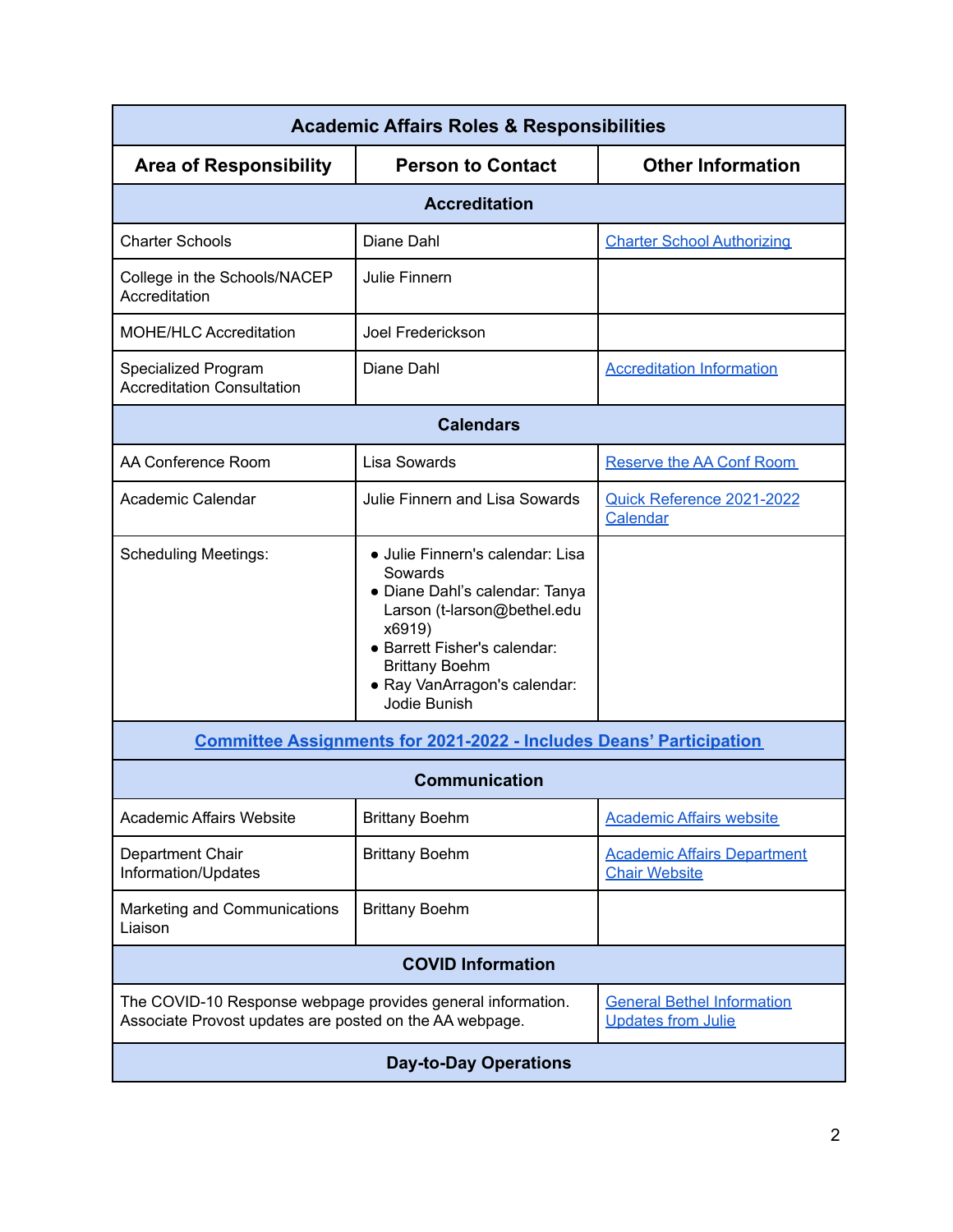| Document Intake and Mail<br>Processing                             | Lisa Sowards                                                           |                                                                 |  |
|--------------------------------------------------------------------|------------------------------------------------------------------------|-----------------------------------------------------------------|--|
|                                                                    | <b>Events</b>                                                          |                                                                 |  |
| Commencement                                                       | Julie Finnern and Jodie Bunish                                         | <b>CAS Faculty Commencement</b><br>Information                  |  |
| Study Day Brunch                                                   | Ray VanArragon and Jodie<br><b>Bunish</b>                              |                                                                 |  |
|                                                                    | <b>Faculty Human Resource (Office of People &amp; Culture) Matters</b> |                                                                 |  |
| <b>Benefits</b><br>Amy Niemczyk and Angie                          |                                                                        | <b>Faculty Handbook - Benefits</b>                              |  |
|                                                                    | Cyrankowski (OPC)                                                      | people-culture@bethel.edu                                       |  |
| Contracts (Full Time and<br>Adjunct)                               | Amy Niemczyk                                                           |                                                                 |  |
| <b>Faculty Contact Information</b><br>Management                   | Amy Niemczyk                                                           |                                                                 |  |
|                                                                    | <b>Faculty Professional Growth &amp; Development</b>                   |                                                                 |  |
| <b>Adjunct Plus</b>                                                | Ray VanArragon and Jodie<br><b>Bunish</b>                              | <b>Adjunct Plus Status Overview</b>                             |  |
| <b>Department Chair Reviews</b>                                    | Ray VanArragon and Jodie<br><b>Bunish</b>                              |                                                                 |  |
| <b>Edgren Scholars</b>                                             | Ray VanArragon and Jodie<br><b>Bunish</b>                              | <b>Edgren Scholars Process</b><br>Information                   |  |
| Eligibility for Promotion/Tenure,<br>Reappointment, and Sabbatical | Julie Finnern and Amy<br>Niemczyk                                      | <b>Eligibility Information</b>                                  |  |
| <b>Faculty Development</b>                                         | Ray VanArragon and Jodie<br><b>Bunish</b>                              | <b>Faculty Development Website</b>                              |  |
|                                                                    |                                                                        | <b>Professional Development Forms</b>                           |  |
| <b>Faculty Excellence Awards</b>                                   | Ray VanArragon and Jodie<br><b>Bunish</b>                              | <b>Faculty Excellence Award:</b><br>Scholarship (doc)           |  |
|                                                                    |                                                                        | <b>Faculty Excellence Award:</b><br>Service or Leadership (doc) |  |
|                                                                    |                                                                        | <b>Faculty Excellence Award:</b><br>Teaching (doc)              |  |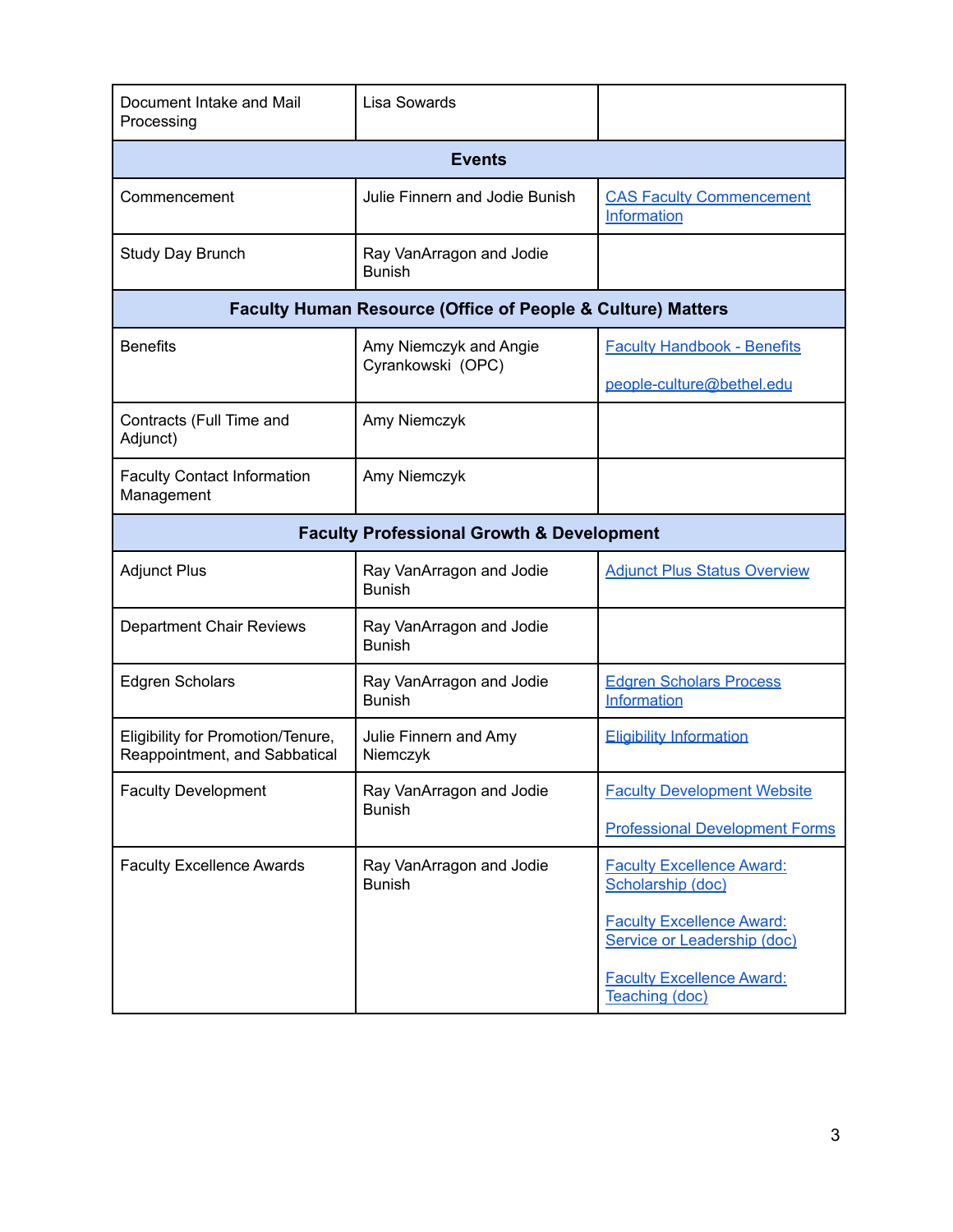| <b>Faculty Development Grants</b>                    | Ray VanArragon and Jodie<br><b>Bunish</b>                                            | <b>Alumni Faculty Grant Guidelines</b><br>(pdf)                                     |
|------------------------------------------------------|--------------------------------------------------------------------------------------|-------------------------------------------------------------------------------------|
|                                                      |                                                                                      | <b>Alumni Faculty Grant Application</b><br><u>(doc)</u>                             |
|                                                      |                                                                                      | <b>Faculty Development Grant</b><br><b>Application and Guidelines (doc)</b>         |
| <b>Faculty Retreat</b>                               | Ray VanArragon and Jodie<br><b>Bunish</b>                                            | <b>Faculty Retreat 2021</b>                                                         |
| <b>Faculty Workshops</b>                             | Ray VanArragon and Jodie<br><b>Bunish</b>                                            |                                                                                     |
| <b>Primetime Presentations</b>                       | Ray VanArragon and Jodie<br><b>Bunish</b>                                            | <b>Primetime Presentation</b><br>Information                                        |
| Promotion                                            | Julie Finnern and Lisa Sowards                                                       | Promotion, Tenure, &<br><b>Reappointment Procedures &amp;</b><br>Information        |
| Tenure - Initial Tenure and<br><b>Tenure Renewal</b> | Julie Finnern and Lisa Sowards                                                       | Promotion, Tenure, &<br><b>Reappointment Procedures &amp;</b><br>Information        |
| <b>Tuition Benefits Requests</b>                     | Ray VanArragon and Jodie<br><b>Bunish</b>                                            | <b>CEU's only Reimbursement</b><br><b>Request</b>                                   |
|                                                      | (Diane Dahl for all Nursing,<br>Social Work, and Community<br>Health Dept. requests) | <b>Competitive Summer Seminars</b><br>and Artist in Residence<br><b>Application</b> |
| Reappointment                                        | Ray VanArragon and Jodie<br><b>Bunish</b>                                            | Promotion, Tenure, &<br><b>Reappointment Procedures &amp;</b><br>Information        |
| Sabbatical                                           | Ray VanArragon and Jodie<br><b>Bunish</b>                                            | <b>All Sabbatical forms - see</b><br>Professional Development<br>Section            |
|                                                      |                                                                                      | <b>Important Sabbatical Dates &amp;</b><br>Procedure                                |
| <b>Finances</b>                                      |                                                                                      |                                                                                     |
| Academic Affairs budget                              | Julie Finnern and Amy<br>Niemczyk                                                    |                                                                                     |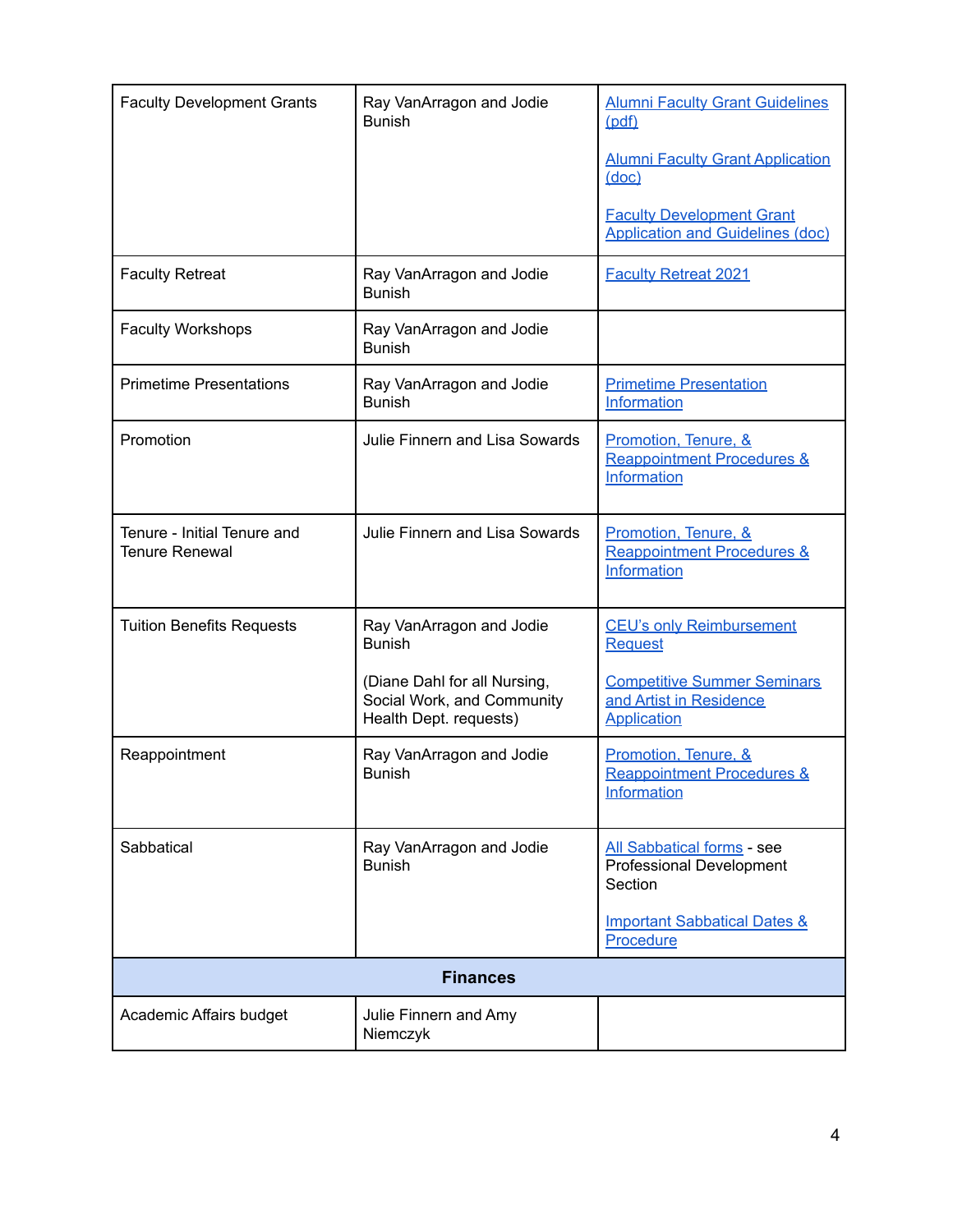| Credit Card Processing and<br>Reimbursements                       | Departmental Credit Card<br>Processing: Lisa Sowards                                 | <b>Credit Card Activity Report</b><br><b>Business Expense Report -</b> |
|--------------------------------------------------------------------|--------------------------------------------------------------------------------------|------------------------------------------------------------------------|
|                                                                    | <b>Faculty Development</b><br>Reimbursements: Jodie Bunish                           | <b>Reimbursement for Bethel</b><br><b>Employees</b>                    |
| Department Program Budgets                                         | <b>Barrett Fisher and Amy</b><br>Niemczyk                                            | <b>Budget Request Form</b><br>Non-personnel (doc)                      |
|                                                                    | (Diane Dahl for all Nursing,<br>Social Work, and Community<br>Health Dept. requests) | <b>Budget Request Form</b><br><b>Reallocation of Funds (doc)</b>       |
|                                                                    | <b>Grants</b>                                                                        |                                                                        |
| <b>Faculty Grants</b>                                              | See Faculty Professional<br>Growth and Development                                   |                                                                        |
| <b>Federal Grants</b>                                              | Deb Sullivan-Trainor                                                                 | <b>Frequently Requested</b><br><b>Information for Grants</b>           |
| <b>Other Grants</b>                                                | Julie Finnern                                                                        |                                                                        |
| <b>Hiring &amp; New Faculty</b>                                    |                                                                                      |                                                                        |
| <b>Faculty Hiring (including</b><br><b>Personnel Requisitions)</b> | Ray VanArragon and Jodie<br><b>Bunish</b>                                            |                                                                        |
|                                                                    | (Diane Dahl for all Nursing,<br>Social Work, and Community<br>Health Dept. requests) |                                                                        |
| <b>New Faculty Orientation</b>                                     | Julie Finnern, Ray VanArragon,<br>and Jodie Bunish                                   |                                                                        |
| Onboarding                                                         | Ray VanArragon, Jodie Bunish,<br>and Amy Niemczyk                                    |                                                                        |
| <b>Space Planning</b>                                              |                                                                                      |                                                                        |
| <b>CAS Space Planning</b>                                          | Julie Finnern                                                                        |                                                                        |
| <b>Faculty Offices</b>                                             | Julie Finnern and Jodie Bunish                                                       |                                                                        |
| University Classroom Oversight<br>Committee                        | Julie Finnern                                                                        | <b>University Classroom Oversight</b><br><b>Committee webpage</b>      |
| <b>Student Matters</b>                                             |                                                                                      |                                                                        |
| <b>Enrollment Data</b>                                             | <b>Brittany Boehm</b>                                                                |                                                                        |
| Academic Dismissal                                                 | Julie Finnern and Lisa Sowards                                                       | <b>Academic Dismissal information</b>                                  |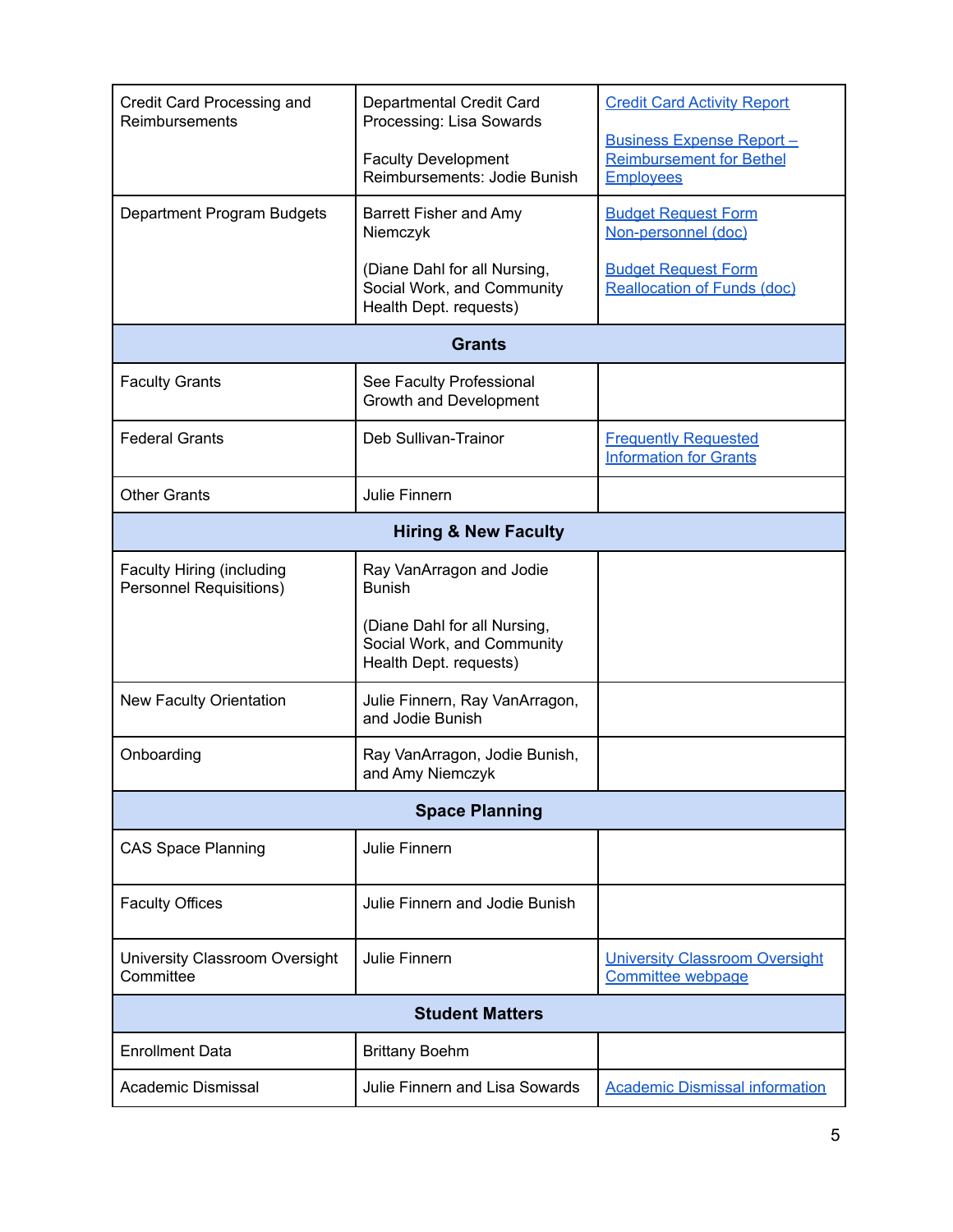| <b>Academic Honesty Violations</b>                           | Julie Finnern and Lisa Sowards                                                                                                                        | <b>Academic Honesty</b>                                                 |
|--------------------------------------------------------------|-------------------------------------------------------------------------------------------------------------------------------------------------------|-------------------------------------------------------------------------|
|                                                              | When needed, an appeal goes<br>to Barrett Fisher or Diane Dahl<br>(Nursing, Social Work, and<br>Community Health) instead of<br>the department chair. | <b>Honesty Violation Reporting</b><br>(BEACON)                          |
| Student Petitions and Academic,<br><b>Graduation Appeals</b> | Julie Finnern and Lisa Sowards                                                                                                                        | <b>Registrar Petition forms</b>                                         |
| <b>General Education Appeals</b>                             | <b>Barrett Fisher</b>                                                                                                                                 | <b>Academic Appeals information</b>                                     |
| <b>External Student Scholarships</b>                         | <b>Barrett Fisher</b>                                                                                                                                 |                                                                         |
| Retention and Pre-attrition                                  | Julie Finnern and Lisa Sowards                                                                                                                        |                                                                         |
| <b>Student Conference Travel</b><br><b>Funds</b>             | Ray VanArragon and Jodie<br><b>Bunish</b>                                                                                                             | <b>Student Conference Travel</b><br><b>Funds Form: Group (doc)</b>      |
|                                                              |                                                                                                                                                       | <b>Student Conference Travel</b><br><b>Funds Form: Individual (doc)</b> |
| <b>Teaching &amp; Learning</b>                               |                                                                                                                                                       |                                                                         |
| <b>Academic Plans</b>                                        | <b>Barrett Fisher and Brittany</b><br><b>Boehm</b>                                                                                                    | 2021-2022 Academic Plans                                                |
| <b>Academic Policies Committee</b><br>(APC)                  | <b>Barrett Fisher</b>                                                                                                                                 | <b>Agendas &amp; Minutes</b>                                            |
| Acadeum                                                      | Julie Finnern                                                                                                                                         |                                                                         |
| Advising                                                     | Julie Finnern and Brittany<br><b>Boehm</b>                                                                                                            | <b>Advising Resources</b>                                               |
| Academic Enrichment and<br>Support Center (AESC)             | Julie Finnern                                                                                                                                         | <b>AESC Website</b>                                                     |
| Catalogs (CAS & BUILD)                                       | <b>Barrett Fisher and Brittany</b><br><b>Boehm</b>                                                                                                    | Catalog                                                                 |
| Class schedules                                              | <b>Barrett Fisher and Amy</b><br>Niemczyk                                                                                                             |                                                                         |
| College in the Schools                                       | Julie Finnern and Jodie Bunish                                                                                                                        |                                                                         |
| <b>Committee for Academic Affairs</b>                        | <b>Barrett Fisher and Ray</b><br>VanArragon                                                                                                           | <b>Agendas &amp; Minutes</b>                                            |
| <b>Course Evaluations</b>                                    | Julie Finnern and Brittany<br><b>Boehm</b>                                                                                                            | <b>Course Evaluations Procedure &amp;</b><br>Information                |
| <b>Course Proposals and Changes</b>                          | <b>Barrett Fisher and Brittany</b><br>Boehm                                                                                                           | <b>Curriculum forms</b>                                                 |